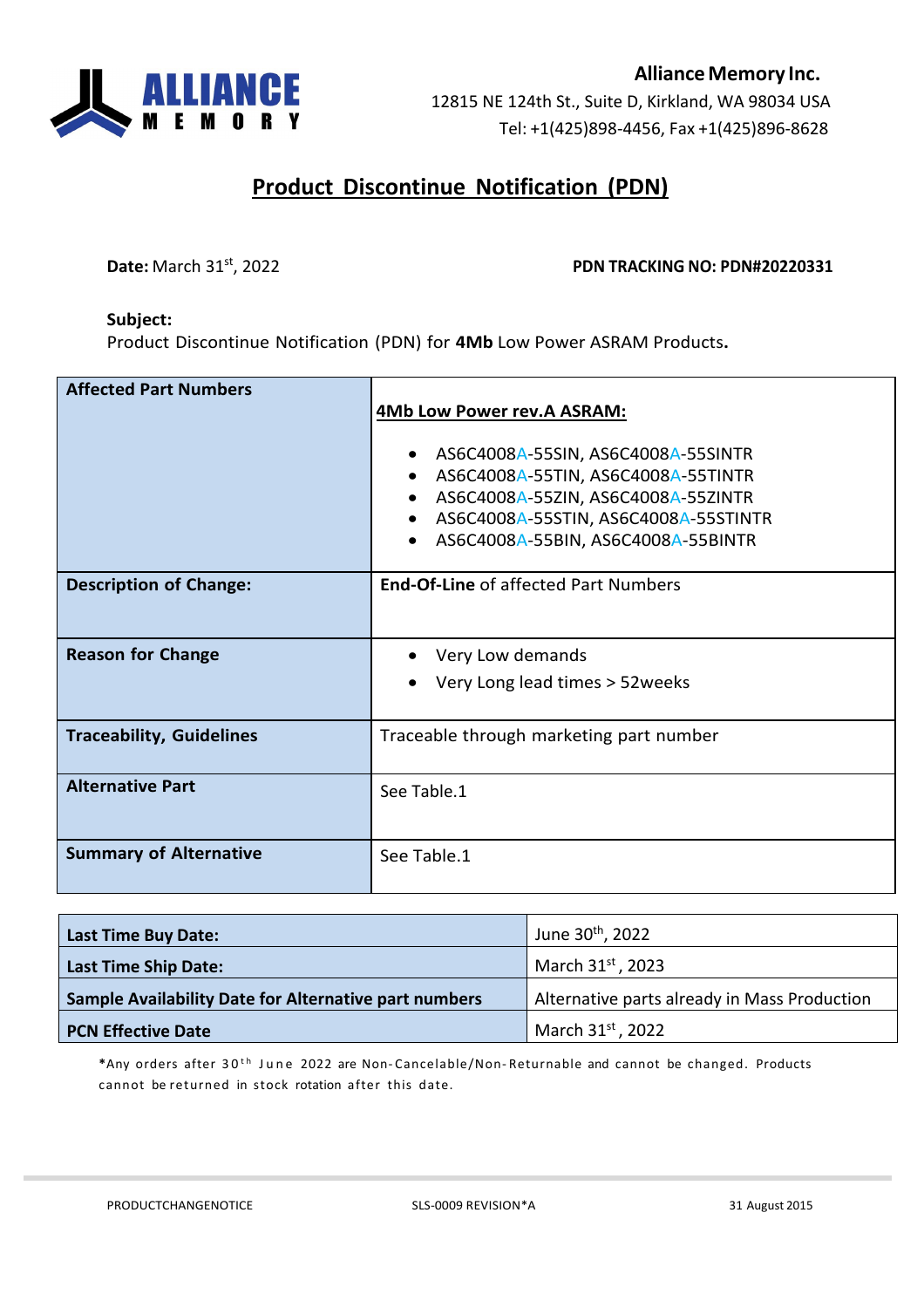

## **AllianceMemory Inc.**

12815 NE 124th St., Suite D, Kirkland, WA 98034 USA Tel: +1(425)898-4456, Fax +1(425)896-8628

### *Table 1 –* **Affected and Alternative Part Numbers**

|                              | <b>EOL Affected</b>                                                   | <b>Affected Part</b>                                                 | Alternative       |  |
|------------------------------|-----------------------------------------------------------------------|----------------------------------------------------------------------|-------------------|--|
| <b>Product</b>               | <b>Part Number</b>                                                    | <b>Product Description</b>                                           | Part Number       |  |
| Low                          | AS6C4008A-55SIN                                                       | 3V, 4Mb, 512K x 8, 55ns, 32p 450mils<br>SOP, Industrial              | AS6C4008-55SIN    |  |
| <b>Power</b><br><b>ASRAM</b> | AS6C4008A-55SINTR                                                     | 3V, 4Mb, 512K x 8, 55ns, 32p 450mils<br>SOP, Industrial, T&R         | AS6C4008-55SINTR  |  |
|                              | 3V, 4Mb, 512K x 8, 55ns, 32p TSOP I,<br>AS6C4008A-55TIN<br>Industrial |                                                                      | AS6C4008-55TIN    |  |
|                              | AS6C4008A-55TINTR                                                     | 3V, 4Mb, 512K x 8, 55ns, 32p TSOP I,<br>Industrial, T&R              | AS6C4008-55TINTR  |  |
|                              | AS6C4008A-55ZIN                                                       | 3V, 4Mb, 512K x 8, 55ns, 32p TSOP II,<br>Industrial                  | AS6C4008-55ZIN    |  |
|                              | AS6C4008A-55ZINTR                                                     | 3V, 4Mb, 512K x 8, 55ns, 32p TSOP II,<br>Industrial, T&R             | AS6C4008-55ZINTR  |  |
|                              | AS6C4008A-55STIN                                                      | 3V, 4Mb, 512K x 8, 55ns, 32p sTSOP,<br>AS6C4008-55STIN<br>Industrial |                   |  |
|                              | AS6C4008A-55STINTR                                                    | 3V, 4Mb, 512K x 8, 55ns, 32p sTSOP,<br>Industrial, T&R               | AS6C4008-55STINTR |  |
|                              | AS6C4008A-55BIN                                                       | 3V, 4Mb, 512K x 8, 55ns, 36b TFBGA,<br>Industrial                    | AS6C4008-55BIN    |  |
|                              | AS6C4008A-55BINTR                                                     | 3V, 4Mb, 512K x 8, 55ns, 36b TFBGA,<br>Industrial, T&R               | AS6C4008-55BINTR  |  |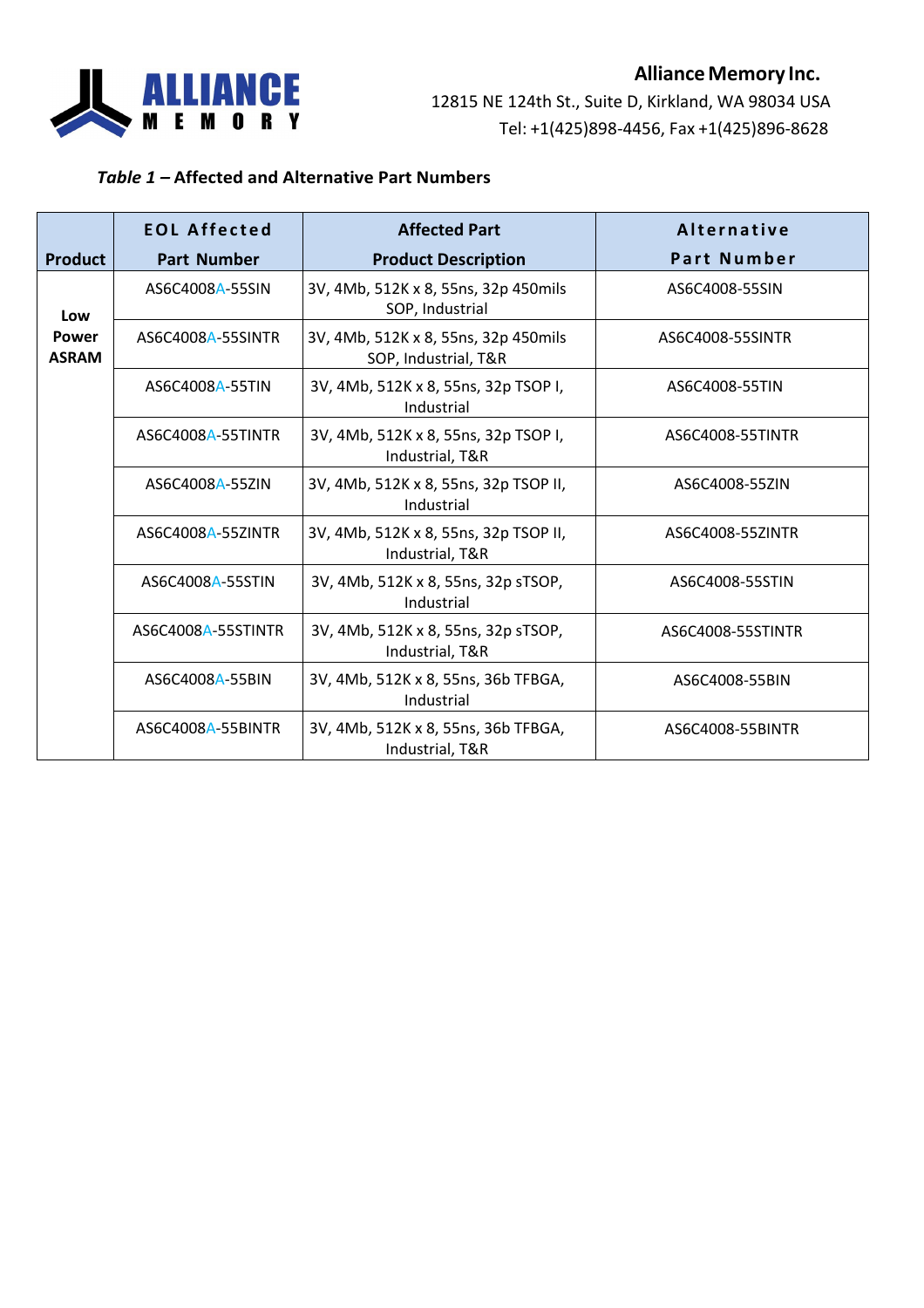

Dear Valued Customer:

This letter provides Product Discontinue notification for **4Mb Low Power rev.A ASRAM**  products**"AS6C4008A-55SIN/TR","AS6C4008A-55TIN/TR","AS6C4008A-55ZIN/TR**", **"AS6C4008A-55STIN/TR"** and **" AS6C4008A-55BIN/TR**" due to very low demands and long lead time issues prevailing in current volatile Market. Alternatives to these products are active and already in mass production. Refer Table.1 for details.

The delivery deadline or last time ship date is **March 31st, 2023** with last time buy (LTB) deadline on **June 30th, 2022**. Please note that the standard shipment dates will apply in general and extended delivery dates must be pre-arranged and accepted in writing by Alliance Memory Management.

Alliance Memory Inc. will make all reasonable commercial efforts to honor all purchase orders placed before LTB and scheduled delivery dates but reserves the right to not accept new orders or to cancel existing orders if they cannot be fulfilled in standard lead times.

Samples for Alternative part numbers as listed in Table.1 are available for customers to start verification or qualification procedures.

We provide product comparisons within the pages that follow this PDN.

Please contact your local Alliance Memory representative if you have any questions regarding this information.

Yours faithfully

David Bagby

President Alliance Memory Inc.